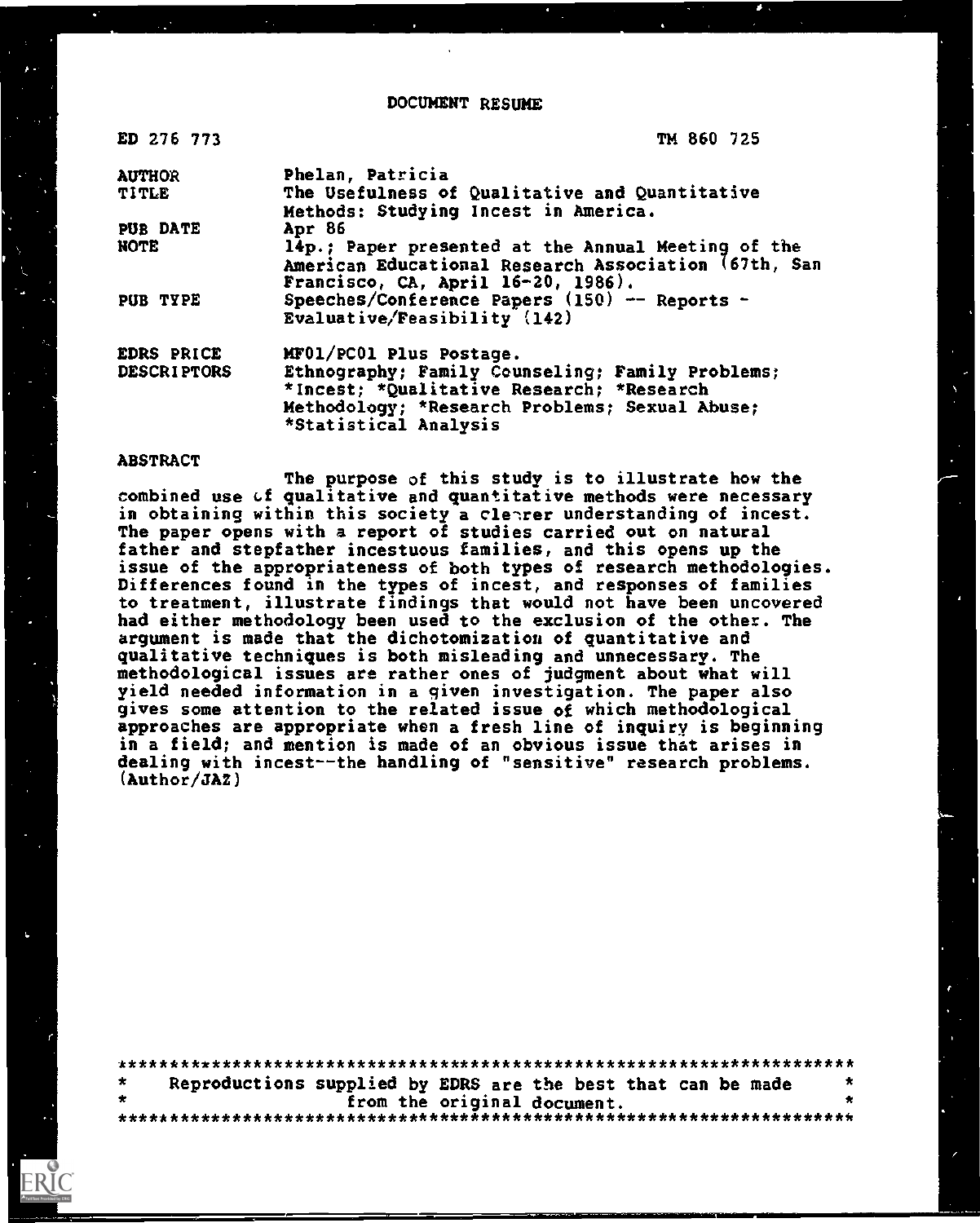ED276773

d El

1

# THE USEFULNESS OF QUALITATIVE AND QUANTITATIVE METHODS: STUDYING INCEST IN AMERICA

Patricia Phelan

Medical Anthropology Program University of California, San Francisco

U.8 DEPARTMENT OF EDUCATION<br>Office of Educational Research and Improvement EDUCATIONAL RESOURCES INFORMATION

This document has been reproduced as theories from ma parson or organization or organization

The temple of the Marian made to improve<br>13 Minor changes have been made to improve

Points of view or opinions staled in this doc.u<br>ment do not inecessarily represent official<br>OEAI position or Dolicy

"PERMISSION TO REPRODUCE THIS MATERIAL HAS BEEN GRANTED BY

P. Phelan

TO THE EDUCATIONAL RESOURCES INFORMATION CENTER (ERIC)"

AERA Symposium

April 1986

TM 860 725

 $\hat{\theta}$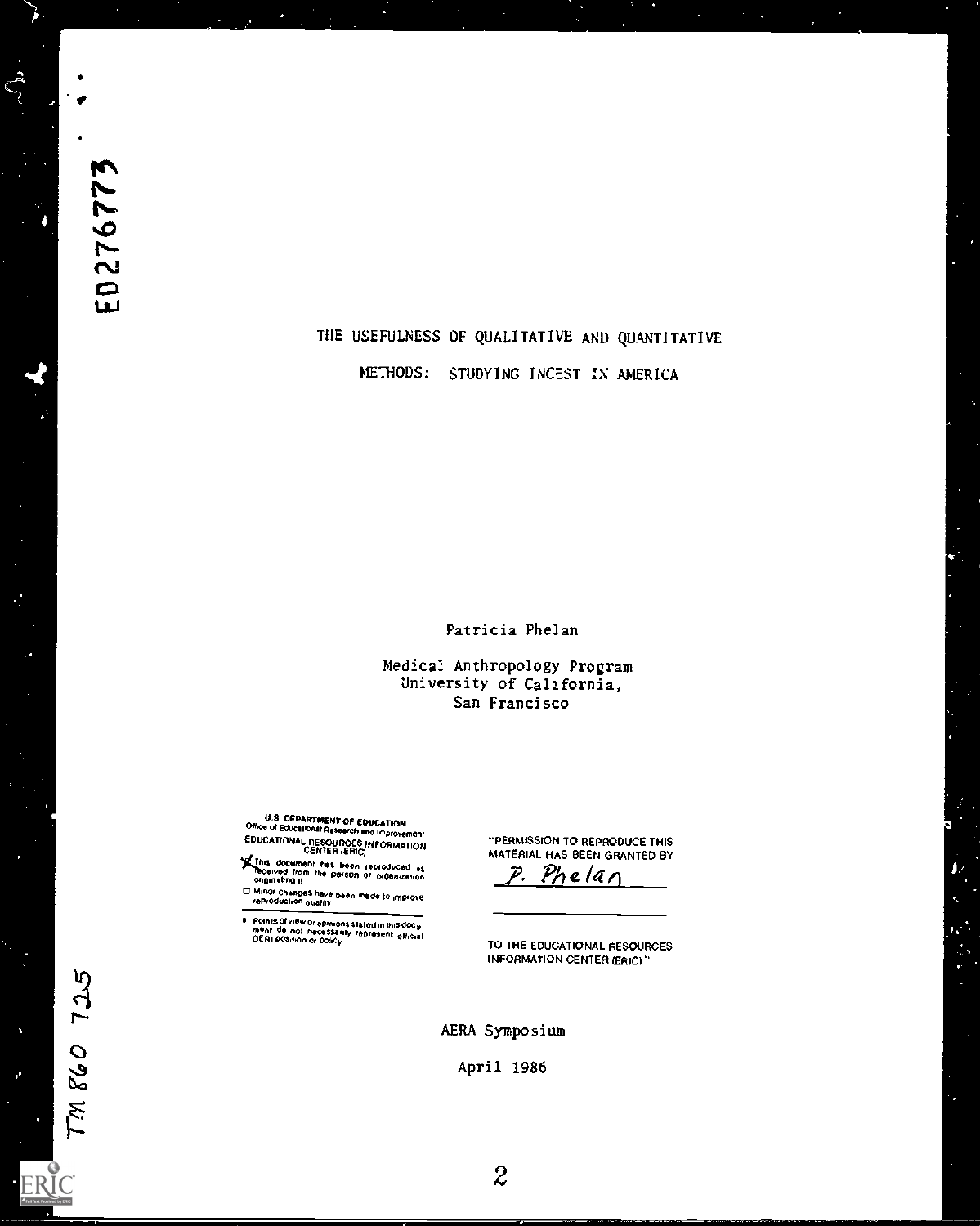## THE USEFULNESS OF QUALITATIVE AND QUANTITATIVE METHODS: STUDYING INCEST<br>IN AMREICA Patricia Phelan, Ph.D. Patricia Phelan, Ph.D.

## ABSTRACT

The paper opens with a report of studies carried out on natural father and stepfather incestuous families, and this opens up the issue of the appropriateness of both types of research methodologies. Differences found in the types of incest, and responses of families to treatment, illustrate findings that would not have been uncovered had either methodology been used to the exclusion of the other. The argument is made that the dichotomization of quantitative and qualitative techniques is both misleading and unnecessary. The methodological issues are rather ones of judgment about what will yield needed information in a given investigation. The paper gives some attention too, to the related issue of which methodological approaches are appropriate when a fresh line of inquiry is beginning in a field; and mention is made of an obvious issue that arises in dealing with incest -- the handling of "sensitive" research problems.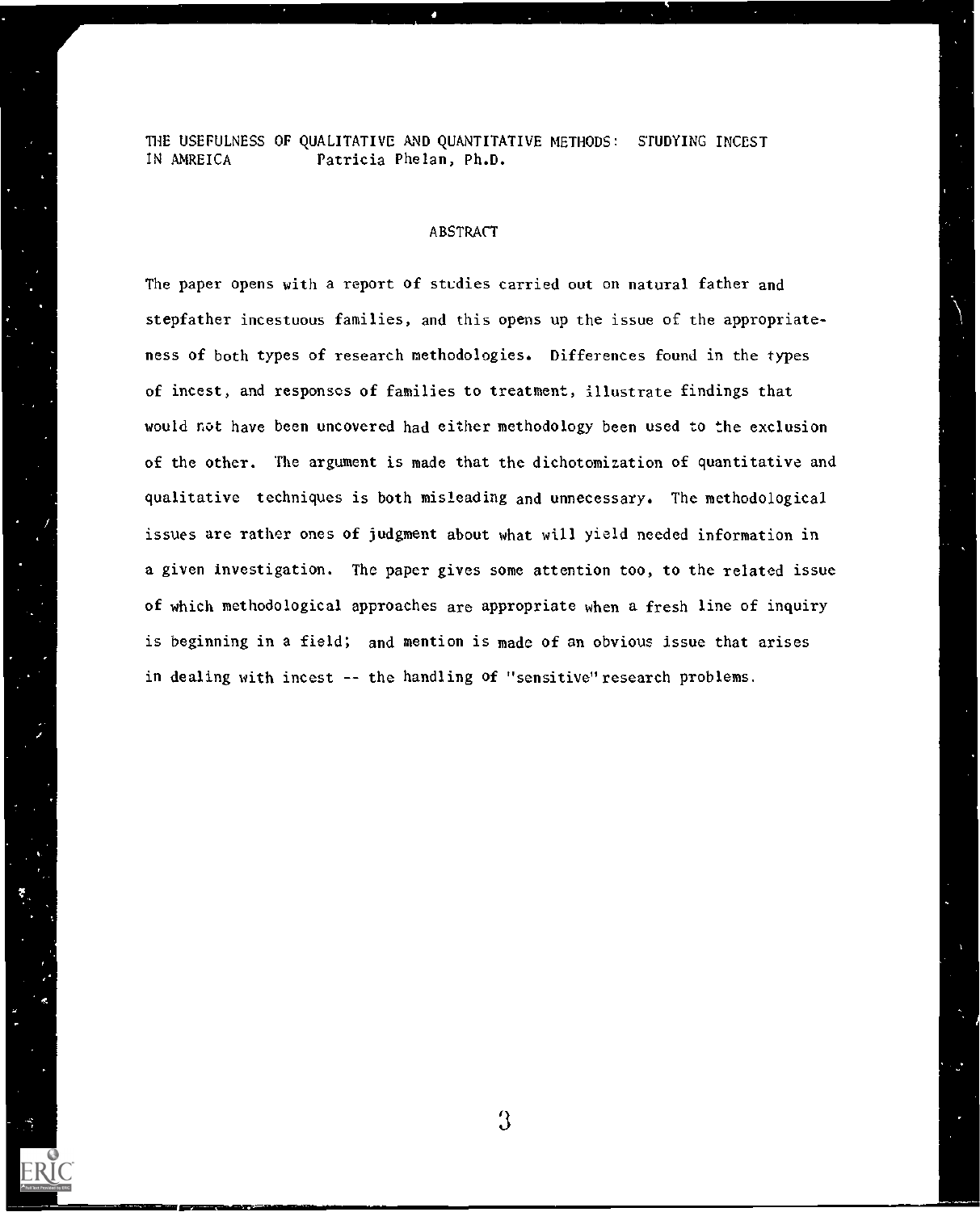The purpose of this paper iu to illustrate how the combined use of qualitative and quantitative methods were necessary in obtaining a clearer understanding of the process of incest within this society. The contention is that the use of one methodology at the exclusion of the other would not only have reduced the results but would have actually obscured important information. Each method raised questions that were then pursued by the other.

The debate in the literature about the epistemological basis of these two methodologies has been persistent. (Smith & Heshusiust 1986) Not infrequently they have been dichotomized, with the apparent assumption that the epistemological differences force researchers to choose one or the other accepting the imputed advantages of one with a loss of the imputed advantages of the other. My position is that we can, and often need to combine methods, shifting frames of reference between the two orientations. Like Goetz and Le Compte, I do not see the two as "mutually exclusive dichotomies." (1984:7) The study I talk about here is an example of generating propositions through qualitative means, verifying them quantitatively, and moving back again to qualitative methods in order to build a coherent and understandable picture of the phenomena under study.

The problem was to find out what incest is and to identify the systems of meaning surrounding this particular rule violation. The study was to be an ethnographic account of the process of incest within this society.

The first task was to identify a sufficient number of discovered cases of incest sc that the participants and others in

٨

1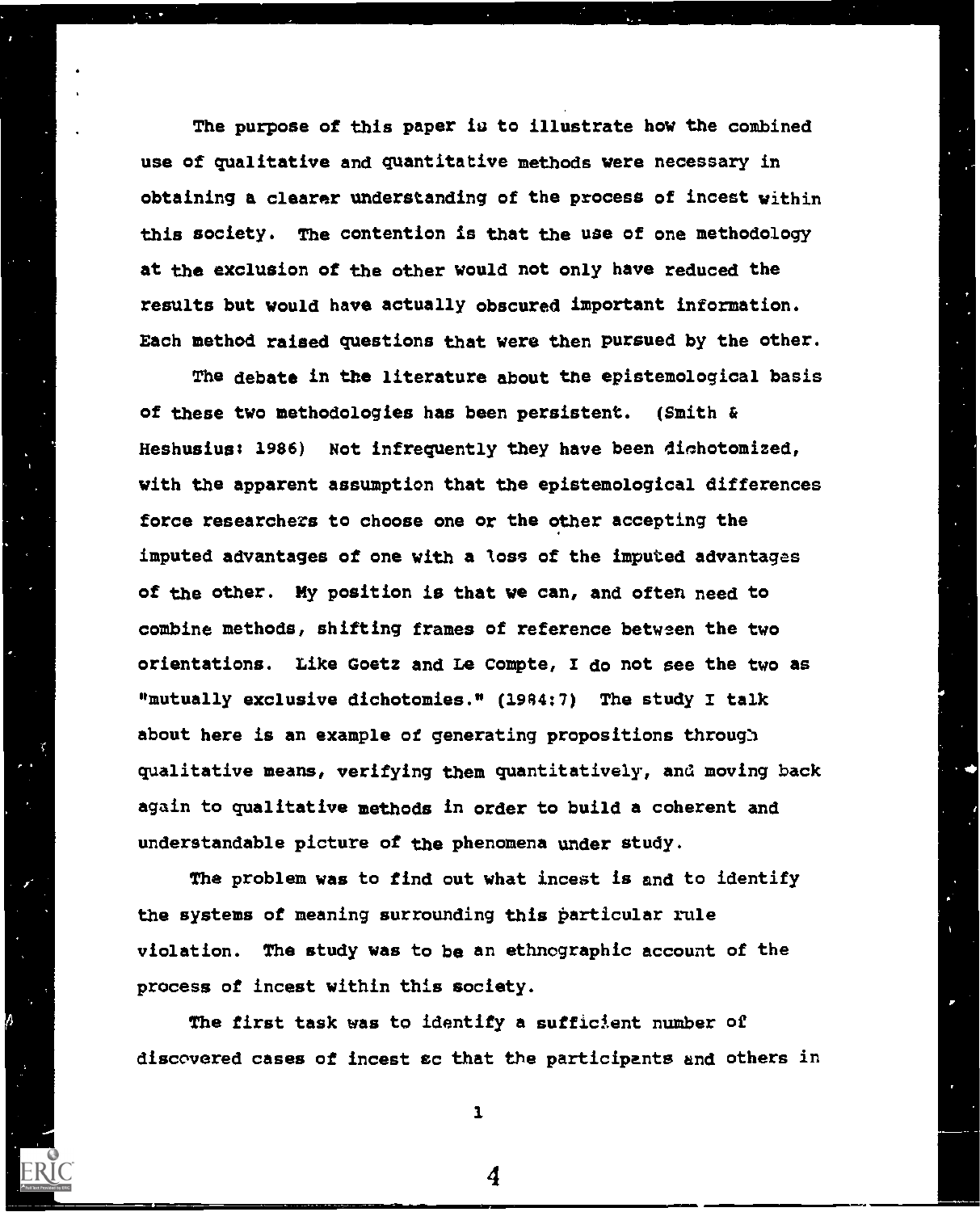their social context could serve as informants. Such a pool was located in an educational treatment program which, at the time of the study, was comprised of about SOO families. A majority of the cases involved sexual activity between fathers and daughters and stepfathers and stepdaughters. From the beginning it was quite obvious that the sensitivity of the subject matter would require that an unusal degree of rapport be established with the informants--not only the incest participants but also with persons within the cultural milieu of the treatment community. The philosophy of the program in general; was not conducive to access by "outside" researchers. In no uncertain terms I was informed that surveys, questionnaires, the administration of psychological inventories or tests, or any other "obtrusive" procedures were completely antithetical to community standards. Access was possible only by adopting the rola of participant and this meant becoming an intern counselor. And it was only after several months of proving my commitment and demonstrating "unobtrusive" behavior that the role of participant/observer became legitimate and accepted.

Entree having been accomplished, the early months involved participation in all levels of activity--family and group counseling sessions, attendance at formal and informal program activities, and involvement in the self-help component. Detailed field-notes were used to document these events. In addition, interviews with counselors, the director of treatment and training and other staff persons and the collection of archival and written information generated a wealth of qualitative data

2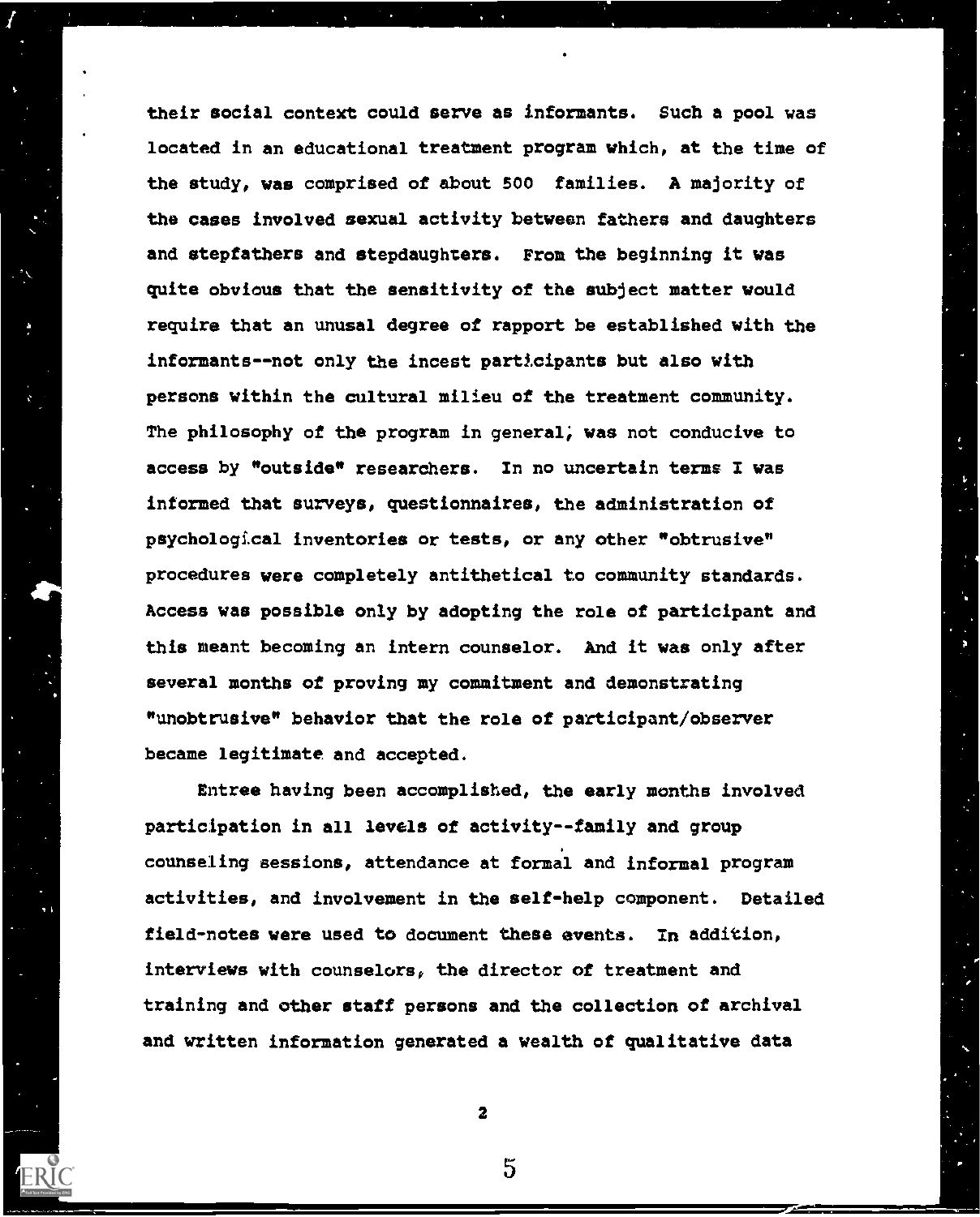which was vital in identifying significant concepts and generating hypotheses and hunches for further exploration.

Like other ethnographies, the character of the study and the areas of focus evolved as the study progressed. Initially the program had been conceived of simply as the setting for the study. Its utility was seen as the place where informants could be found--people who had participated in incest--and might be persuaded to be informants for an ethnographic reconstruction of the process. For several reasons it became apparent that the treatment program could not be so easily or trivially dealt with.

For example, in order to talk to individuals who had been directly involved in the act of incest it was necessary to penetrate the treatment community. The program had developed its own internal social reality which included a language for discussing incest. The language was used by the participants- they had been taught how to talk about and explain what they did. Ideas about what incest is, what causes it to occur, and how it should be treated were explicit. It therefore became crucial to identify and understand the meanings generated within the community since these meanings were destined to play a prominent role in the incestuous participants' retrospective view of what had happened. Further, counselors and clients alike underwent a powerful and systematic course of socialization which, it became apparent, would fundamentally influence the kinds of information which was received. Thus the treatment program also became an important focus of the investigation, elevated from its place as a °setting" and included conceptually as a part of the process.

6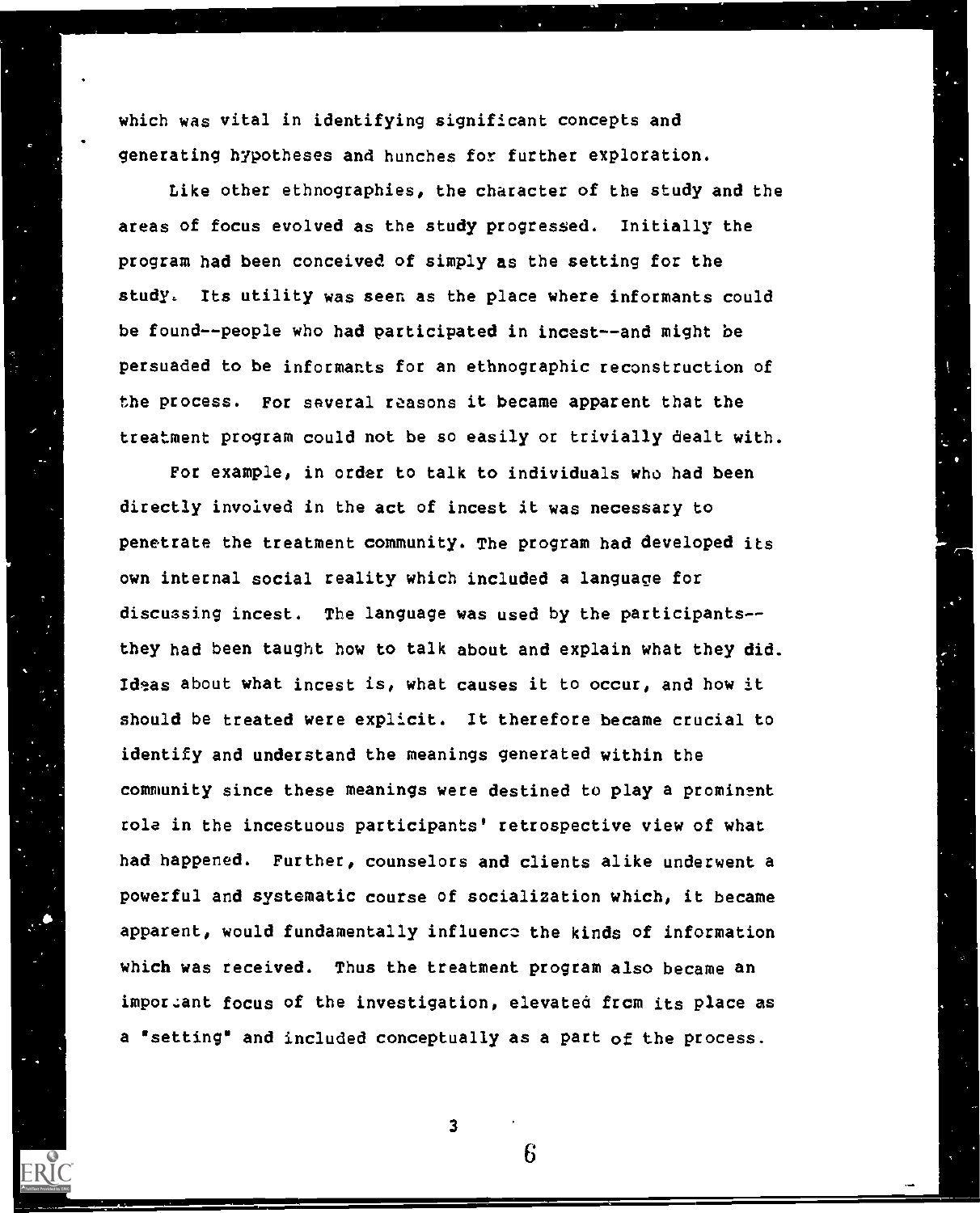About a year into the study meanings about incest generated within the community and the mechanisms by which persons were being socialized were becoming clear. Also, my presence was routine enough so that it was now possible to approach some of the incestuous participants directly--something that had actually been prohibited by program personnel a year previously.

For a number of reasons I decided that autobiographical life histories would yield the most comprehensive information and would most closely match the manner in which the mothers and fathers were accustomed to revealing information about the incestuous events. In the program a prominent belief is that incest is not simply a sexual act that occurs at a particular point in time but rather something that is forecast in the histories of the mothers and fathers, the structure and dynamics of the family, and the social context in which the family exists.

Initially the selection of informants was unsystematic and included those individuals with whom the greatest amount of rapport had been established and who were willing to participate. However, after a number of interviews had been completed I began to suspect that the process that occurred and the meanings attached to the events might in fact be different for people of varying degrees of relationship. It seemed as if natural fathers and stepfathers were talking about what they had done in slightly different terms. Por example, one stepfather told of being in love with his stepdaughter and described fantasies of marrying her. Several natural fathers on the other hand were inclined to make statements indicating an objectification of the children

4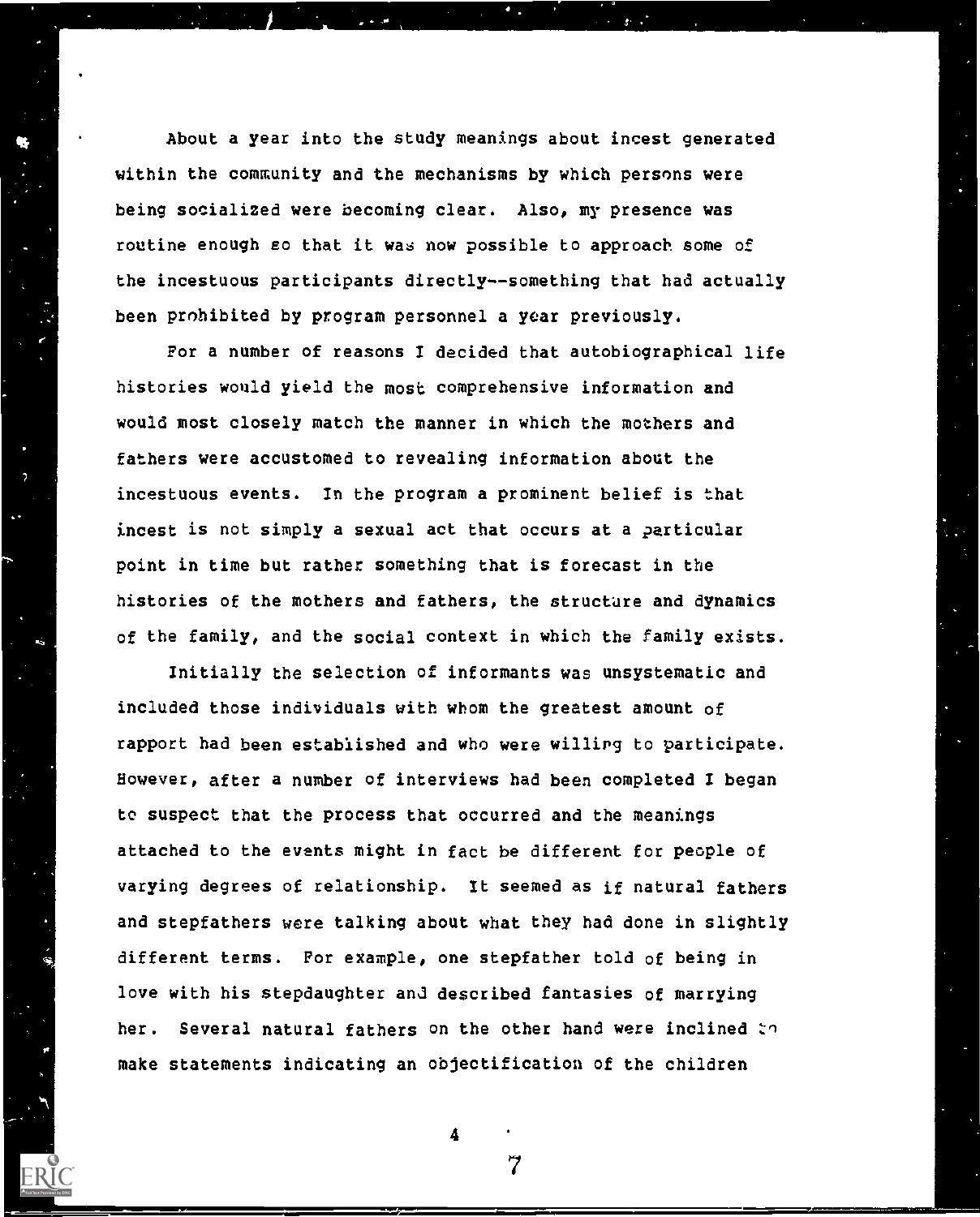(i.e., 1 guess 1 thought of her as a masturbatory object.'). As a consequence, 1 made sure that future interviews included both natural fathers and stepfathers and that 1 probed specifically for the type of sexual activity that had taken place. A total of 20 interviews with mothers and fathers were condLcted and hunches that there might in fact be differences in the process of incest in these two family types became stronger. At this point it was still impossible to conclude anything for the sample was small and unsystematic. However, the purpose here had not bcen to select a random sample but rather to identify informants who were willing to talk about what they had gone through in order to begin to generate hypotheses.

 $\begin{array}{c} \begin{array}{c} \end{array} \end{array}$ 

Upon completing the indapth interviews 1 felt the need to confirm or disconfirm my hunches in a more systematic manner. Therefore one hundred and two natural father and stepfather cases were identified--this included all of the families with whom the counselors had worked during the previous year. 1 had learned that the program therapists had detailed information about the sexual behavior of their cases and the context in which the behavior had occurred. Using intensive interviews with the counselors 1 was able to extract detailed descriptions of the circumstances of the incestuous relationships and build a quantitative picture indicating that differences in the two family types, for this particular sample, did in fact exist. (The method of interviewing the counselors was chosen because at the time of the study it was not feasible to conduct interviews with over 330 individuals. Also the therapists had seen hundreds

5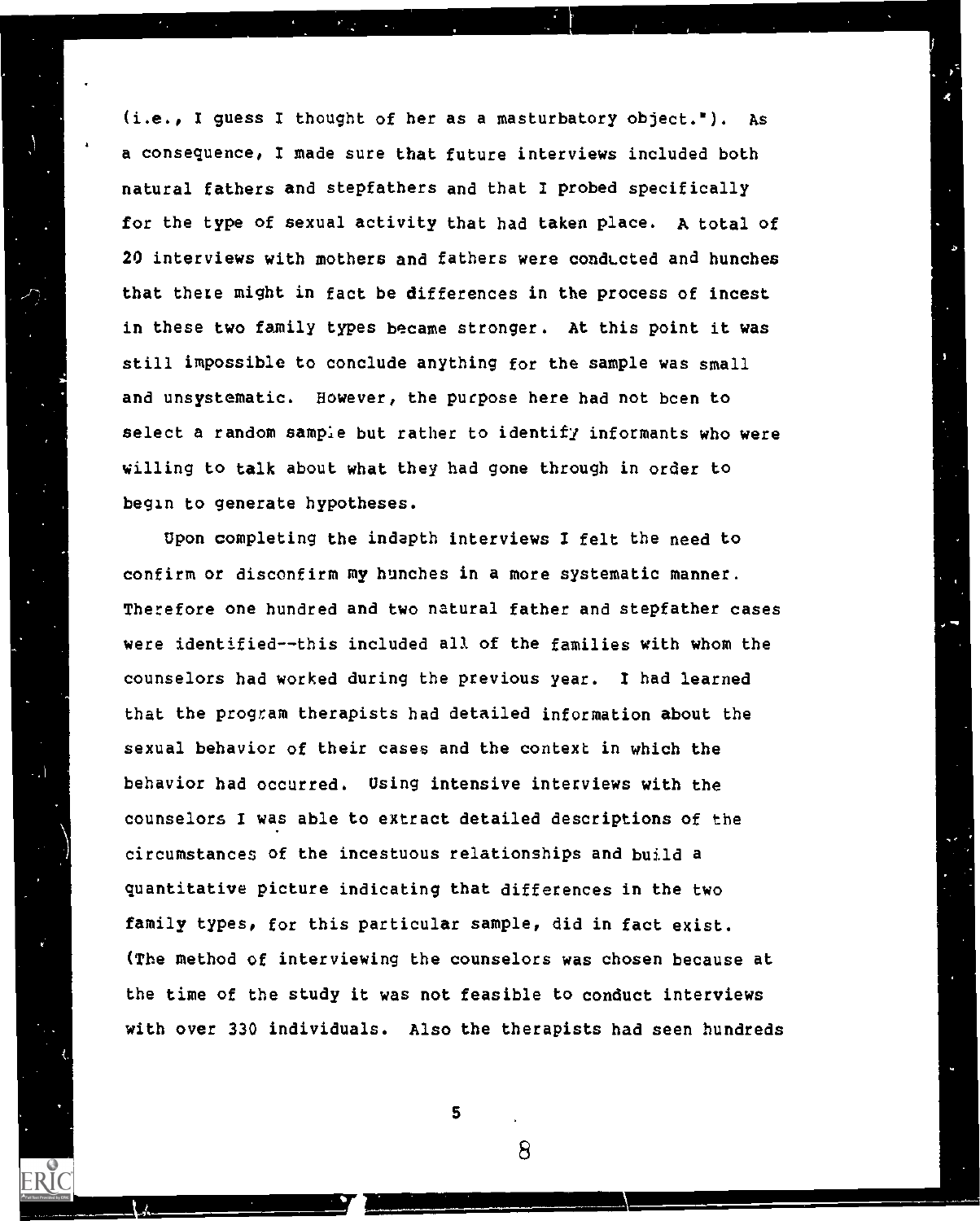of families previously and therefore were able to provide a comparative view of the circumstances of the incest.)

OIL

,.

,

I-

)

It is important to mention here that the emphasis and philosophy of the program on the same °humanistic treatment° for all and the belief that incestuous behavior stems from the same fundamental causes for varieties of perpetrators had precluded the search for variation in terms of relationship and/or family structure. The treatment model does not differentiate family type or relationship of perpetrator to victim with respect to therapy. All clients receive individual and family counseling and varieties of group counseling. Interviews with program personnel earlier in the study indicated that almost all the staff and therapists were convinced that there were no systematic differences in either what occurred or in the reasons why it occurred betweci persons of different relationship. At this point in the study, had only qualitative data been collected and analyzed the differences found in the two family types would not have been uncovered but would have been obscured by the layers of meaning within the community.

The quantitative analysis yielded statistically significant differences on the following variables. One-half of the natural fathers involved multiple daughters--in other words, molested more than one child in the family whereas only one in five of the stepfathers included more than one victim. (There were no differences in the number of available daughters in the two family types.) Further, more than one-half of the natural father cases involved full intercourse whereas only slightly more

6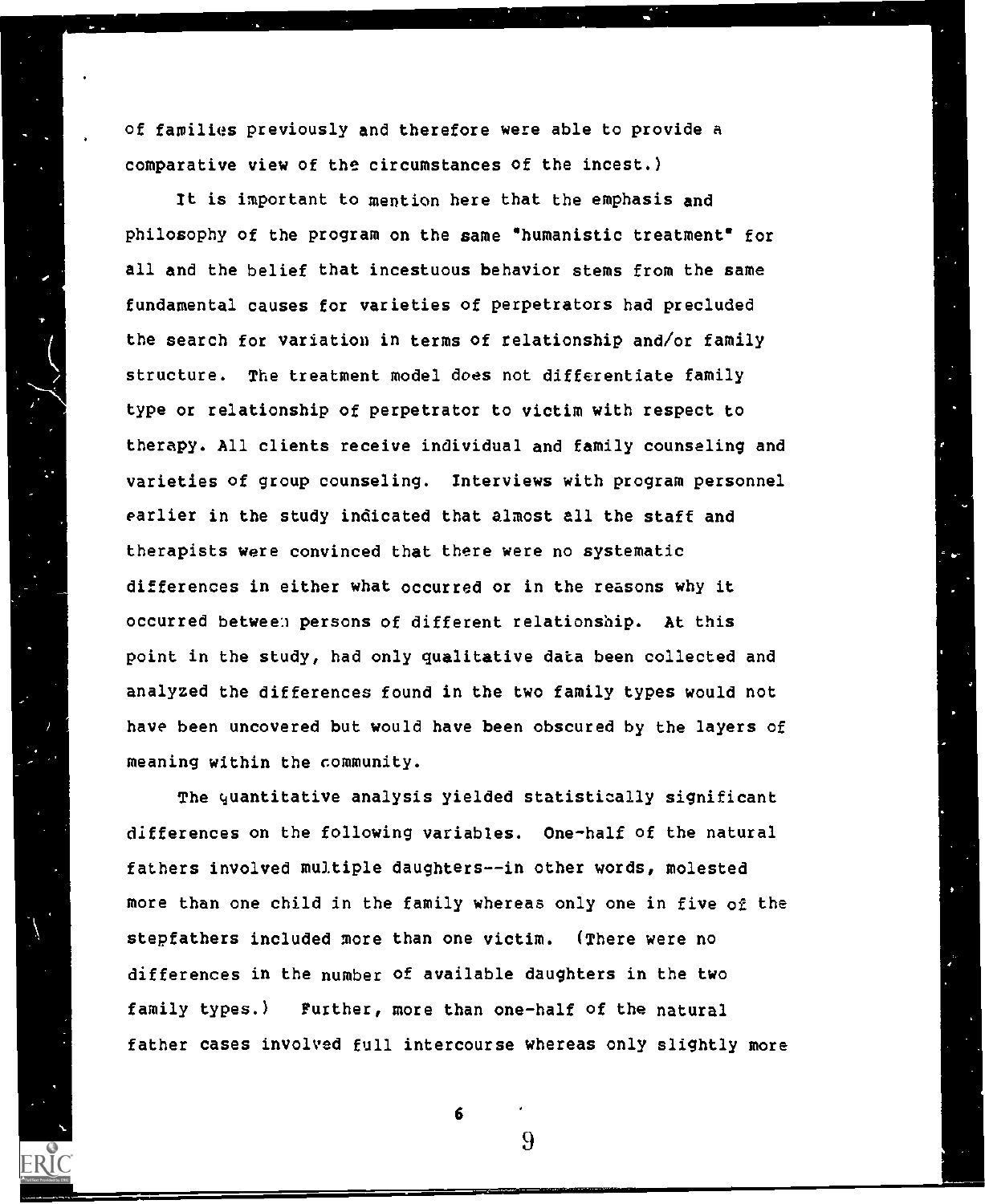than one-quarter of the stepfather cases had progressed to the point of full sexual consummation. And finally, natural fathers more frequently began molesting their daughters when they had reached adolescence whereas stepfathers more frequently began the sexual activity when the children were younger (pre-adolescent).

The quantitative differences found when the two types of families were compared supported the supposition that the process of incest in structurally different families may vary. Certainly the results are striking. But they are also sterile unless they are interwoven with possible meanings and interpzetations of the events found in the the qualitative analysis. By combining the two types of data we are able to explore some possible explanations.

For example, the differences in the number of children involved for natural fathers and stepfathers may be related to the definitions of the events and the meanings attached thcxeto by the participants. Some stepfathers may see their stepdaughters as desirable and available females, define the relationship as a \*love affair,\* and act in accordance with the conventional notions about what an affair involves (courtship, persuasion, etc.) On the other hand, some natural fathers (more frequently than stepfathers) may view the children as their possessions and courtship or seduction as less necessary. Also, daughters may be viewed more frequently by natural fathers as extensions of themselves, thereby providing for them, a nondistinguishable pool from which to choose, in order to meet their needs. Thus some stepfatners may be pursuing a single girl: more often than not, who happens to be their stepdaughter.

7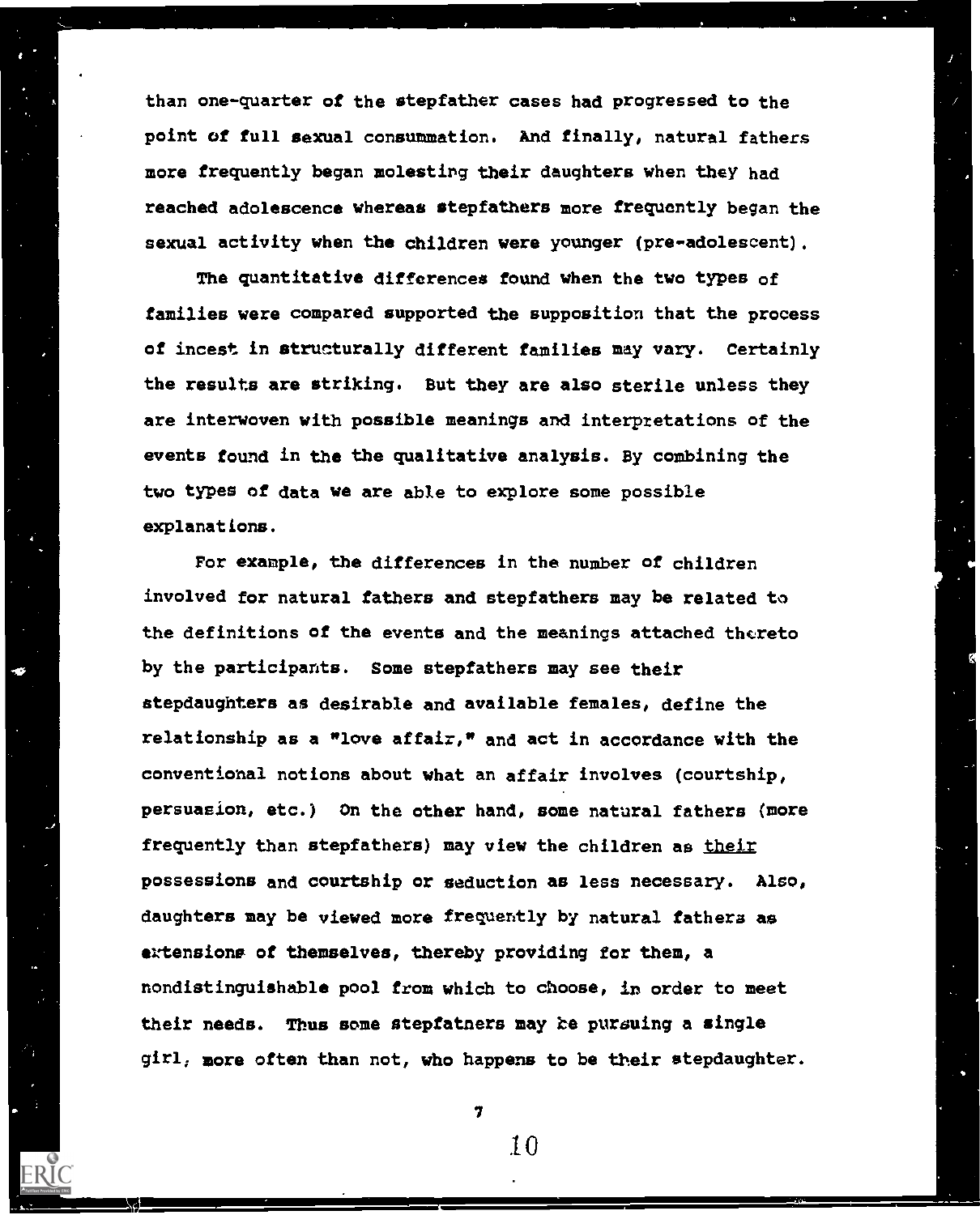Natural fathers may, on the other hand, be using what they view as extensions of themselves for their own need-gratification and, if one such extension will serve that purpose, why not another (or, even yet, another)?

The finding that natural fathers more often engaged in full intercourse with their daughters than did the stepfathers at first glance belies the presumption that the incest taboo operates more effectively to prevent a full sexual consummation in cases of blood relationship. On the other hand, it could be that the incest taboo operates so effectively that when the taboo is broken a more complex rationalization system must be constructed therby allowing for more serious types of sexual behavior to occur. In other words, once the taboo is broken, a reconstruction as to its meaning may operate to endorse more serious types of sexual behavior in the mind of some of the father perpetrators.

The differences in the physical "process" of incest in these two family types also raise other possibilities with respect to differences in the meanings attached to the activities by the participants. For example, notions about role relationships between parents and children are fundamentally embedded in American culture. Natural parents often feel they have the major responsibility for (and Luthority over) their children and parental authority, control and power has been little questioned except in unusual circumstances. Included are notions of 2ownership." A stepfather's children may not be regarded as "really" his.

8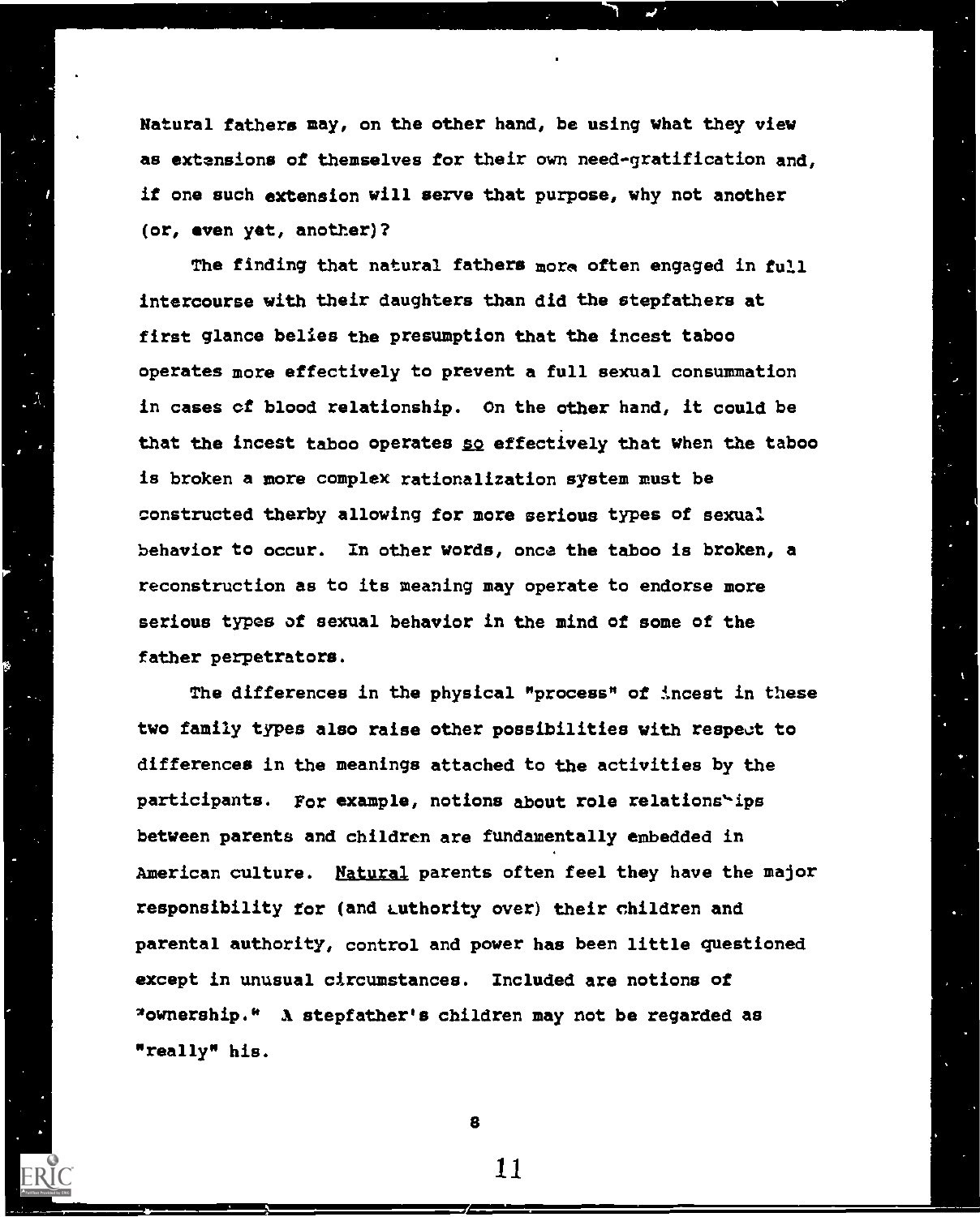To consider that there may be differences in the process of incest in structurally different families may not at this point seem too profound. However, at the time of this study this possibility had rot been considered. As mentioned previously, not only did treatment facilities around the country treat families in an undifferentiated manner but most assumed that there were no differences. Further in nearly all studies of incestuous behavior, authors had lumped people in these two categories of relationship together. Those authors who had broken their samples into case types frequently failed to analyze the results by natural father and stepfather relationship.

The quantitative differences found in this investigation would not have emerged had they not been preceded by the gathering of qualitative data. Further, the quantitative differences alone have little meaning. It was necessary to return to ideas which emerged in the qualitative analysis to begin to build a coherent picture of the process of incest in these two family types. The interpretations suggested here are currently being explored more systematically as this line of inquiry continues. Qualitative methods are being used to expand on the meaning and interpretation of the events by the participants while types of behaviors across the two groups are being quantified. The use of both methodologies is necessary as we continue to investigate the possibility that the meaning of the events in structurally different families may in fact be related to the types of behavior which occur.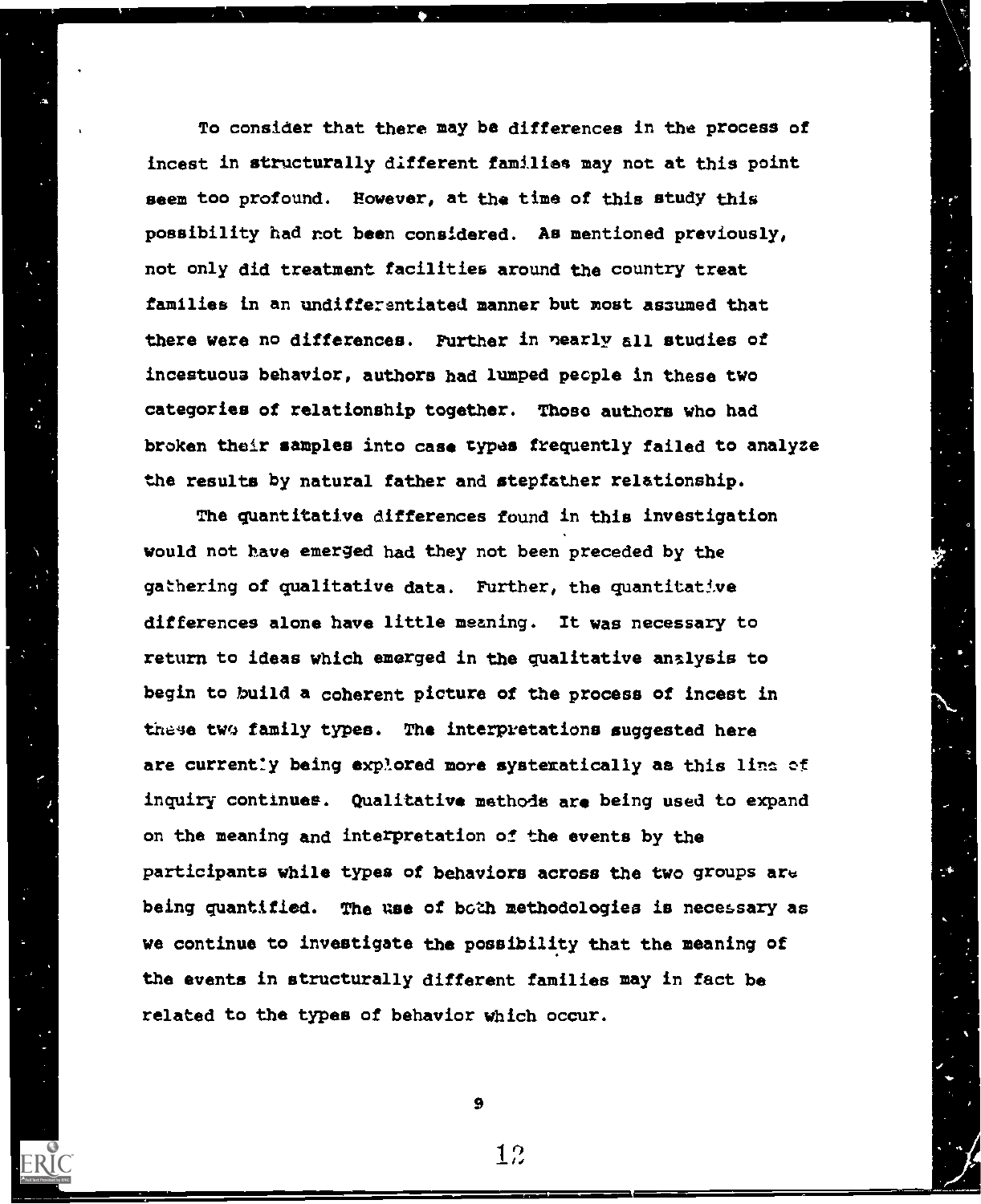This is not a case of simply eupplementing one methodology with another, but rather an example of having to move back and forth in order to begin to understand a sensitive area of human behavior.

ö

g/

 $\pmb{\phi}$ 

.13